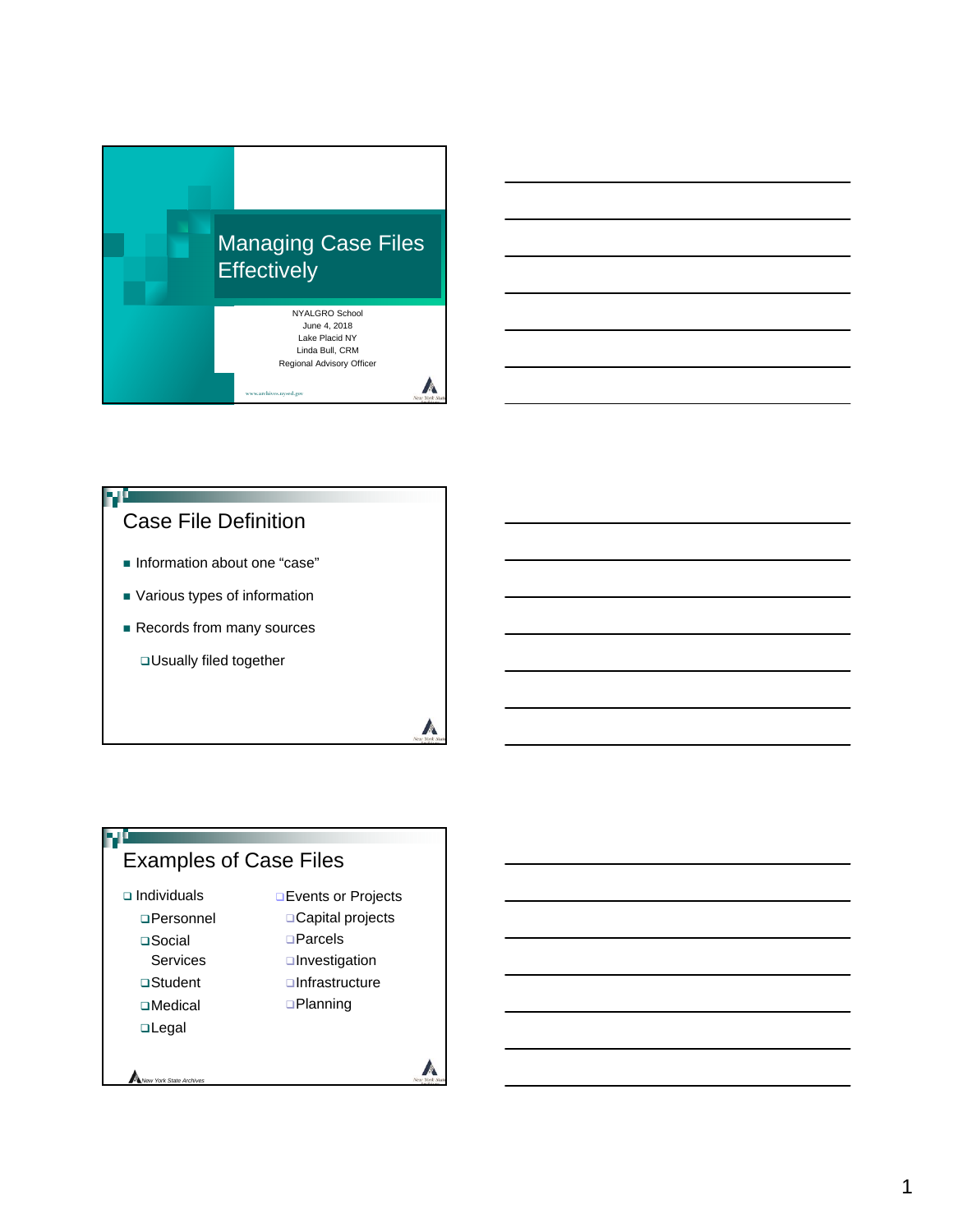



- Single series to maintain
- Diverse materials filed together

## Common Case File Problems

- **Poor organization of files(system)**
- **Missing master list of subject terms**
- $\blacksquare$  No policies and procedures
- Overcrowded with inactive records
- Antiquated filing cabinets
- Top-tab filing supplies
- **Lack of automated retrieval**



**A** 

ŦŪ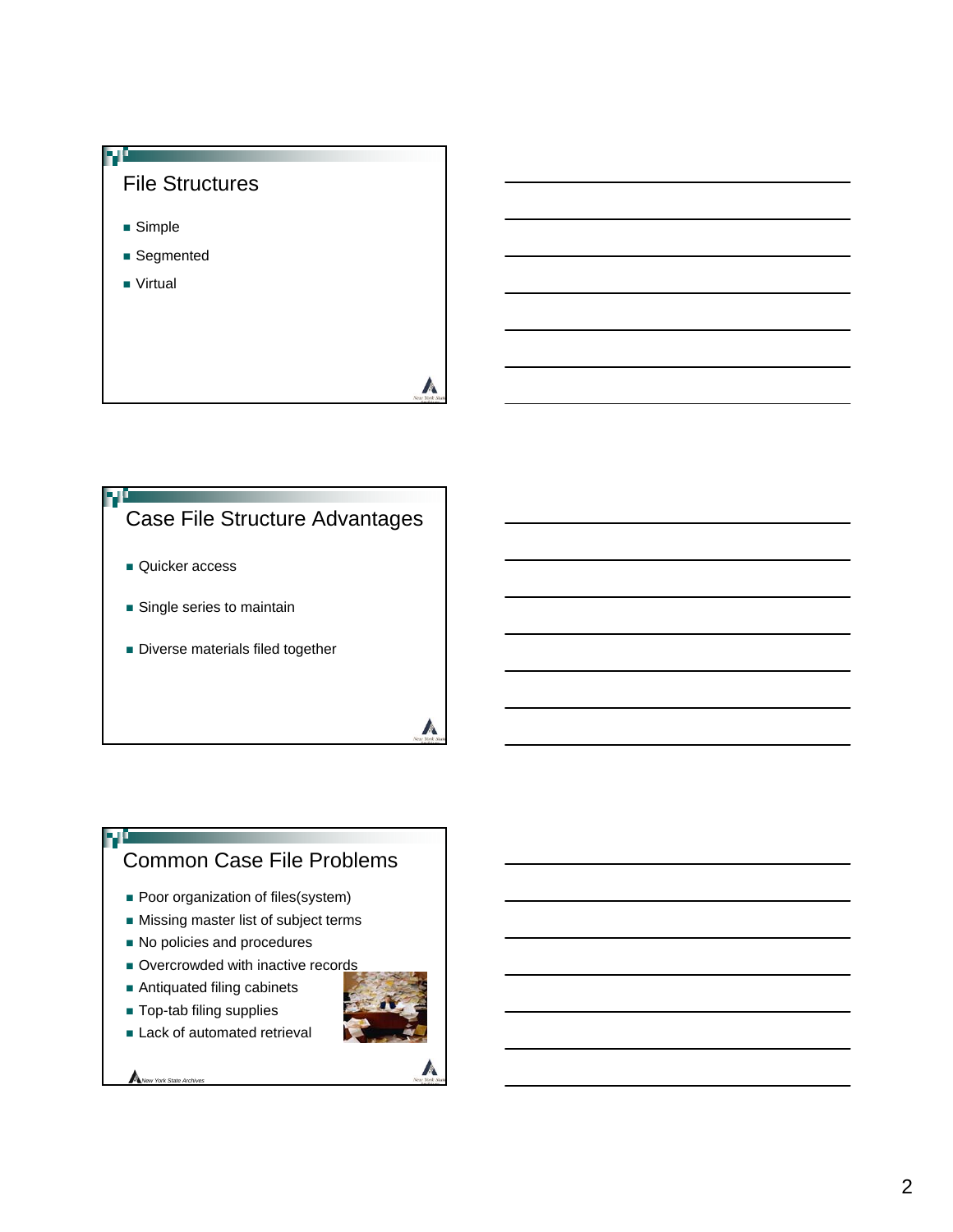

### Benefits of Efficient Case Files

- Records filed accurately
- **Files found quickly**
- Easier to use and trust
- Saves space, time and money
- Cost-effective public service
- **Positive image of government**

## Media Formats for Case Files

**A** 

 $\sqrt{2}$ 

■ Paper

ŊŮ

- **Microfilm**
- **Digital images**

*<i>New York State Archi* 

- **Electronic files**
- **Hybrid systems**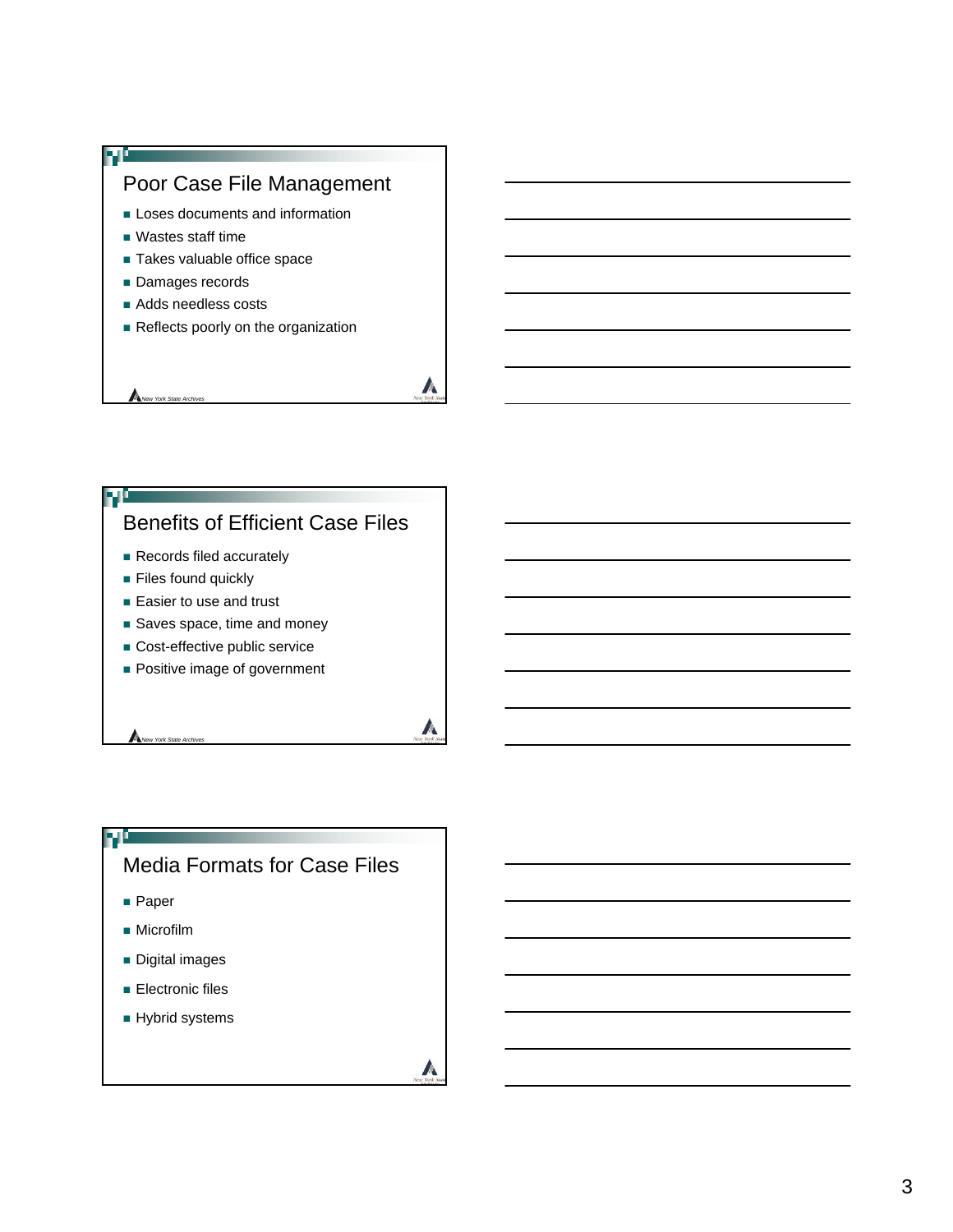### Paper

- **Most common medium**
- **Familiar to people**
- Takes up most space
- **Used during any part of life cycle**
- Requires strict physical security
- **Preservation is usually simpler**

 $\mathbb{Z}$ 

**A** 

 $\sqrt{2}$ 

### Digital Image Case Files

- Scanned TIFF images or PDF/A files
- Integrated into ECMS
- Frequent, rapid retrieval
- **Enhanced management and security**
- Requires planning and controls

## Electronic Case Files

**Born-digital files** 

*New York State Archives* 

ŦĿ

- **Often integrated into ECMS or part of** independent system
- Avoids cost of imaging
- Conversion to non-proprietary formats
- Not solution for every situation

*New York State Archives*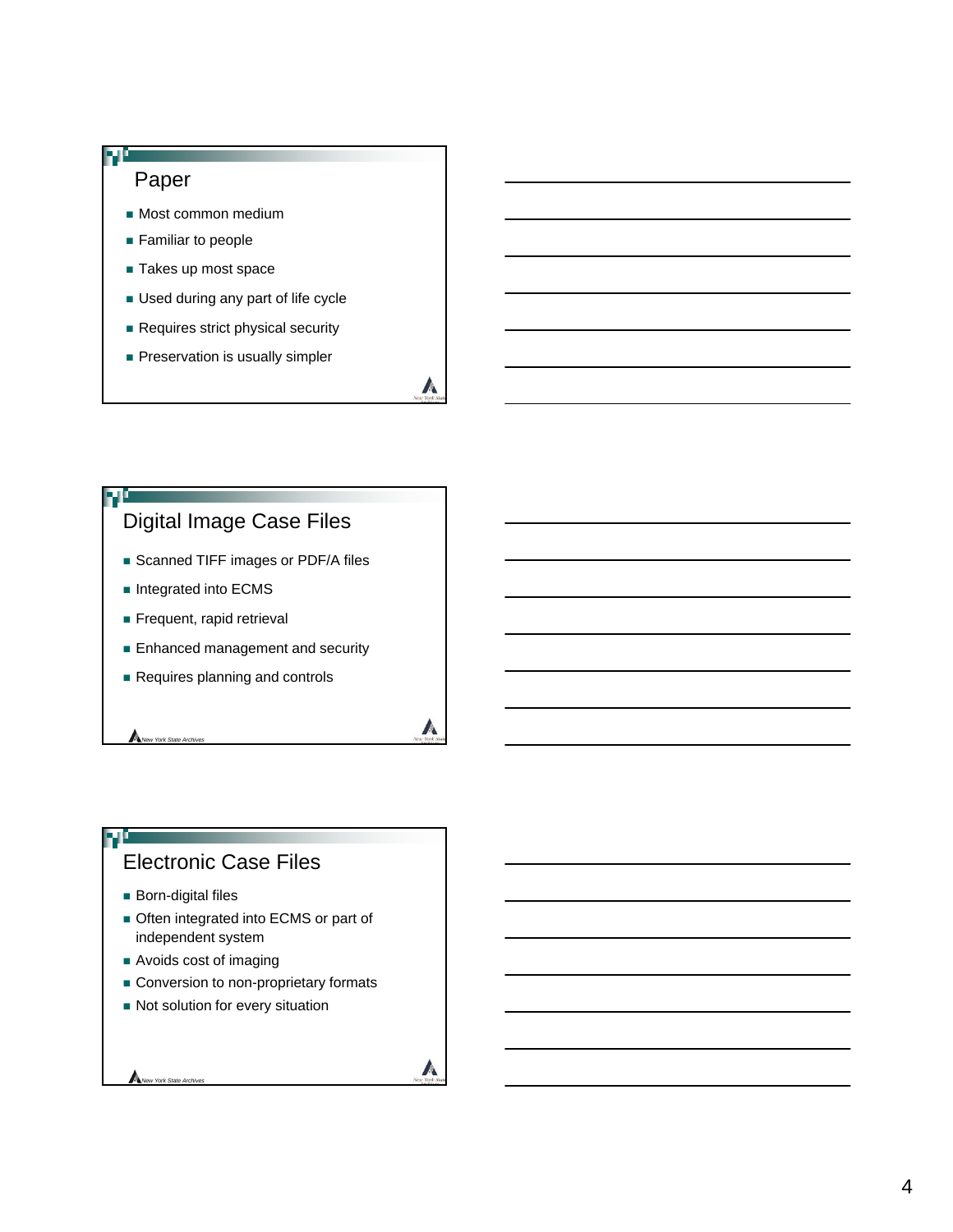

## Hybrid Solutions

- Any combination of formats
- Will vary based on . . . □Nature of case file series Existing records and systems
- May change over time as . . Paper records are digitized New systems are implemented

**A** 

A

### Case Files Management

- Creation and content
- Access

FО

*New York State Archives*

- **Confidentiality and security**
- **Physical management**
- Retention and disposition

#### *New York State Archives*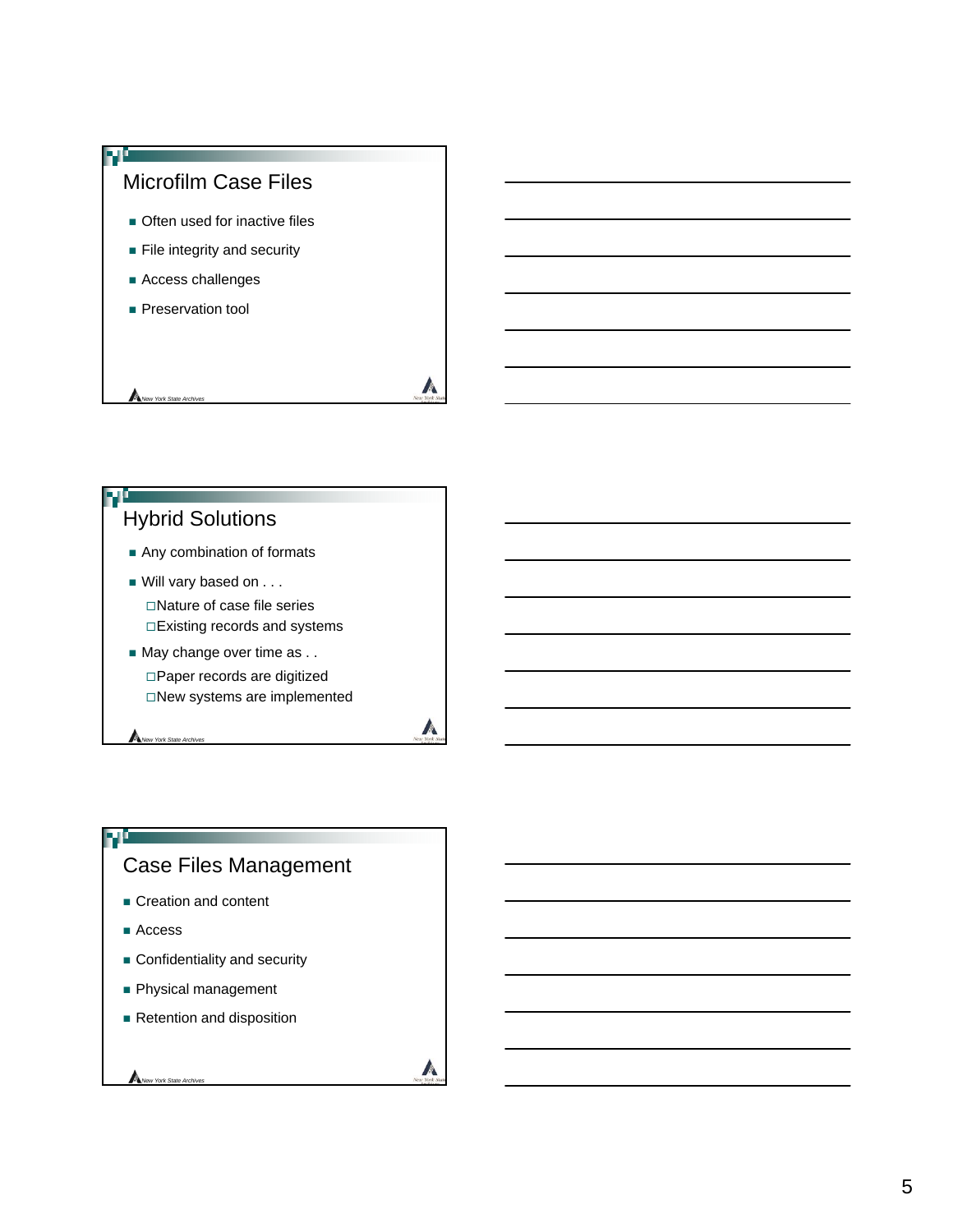



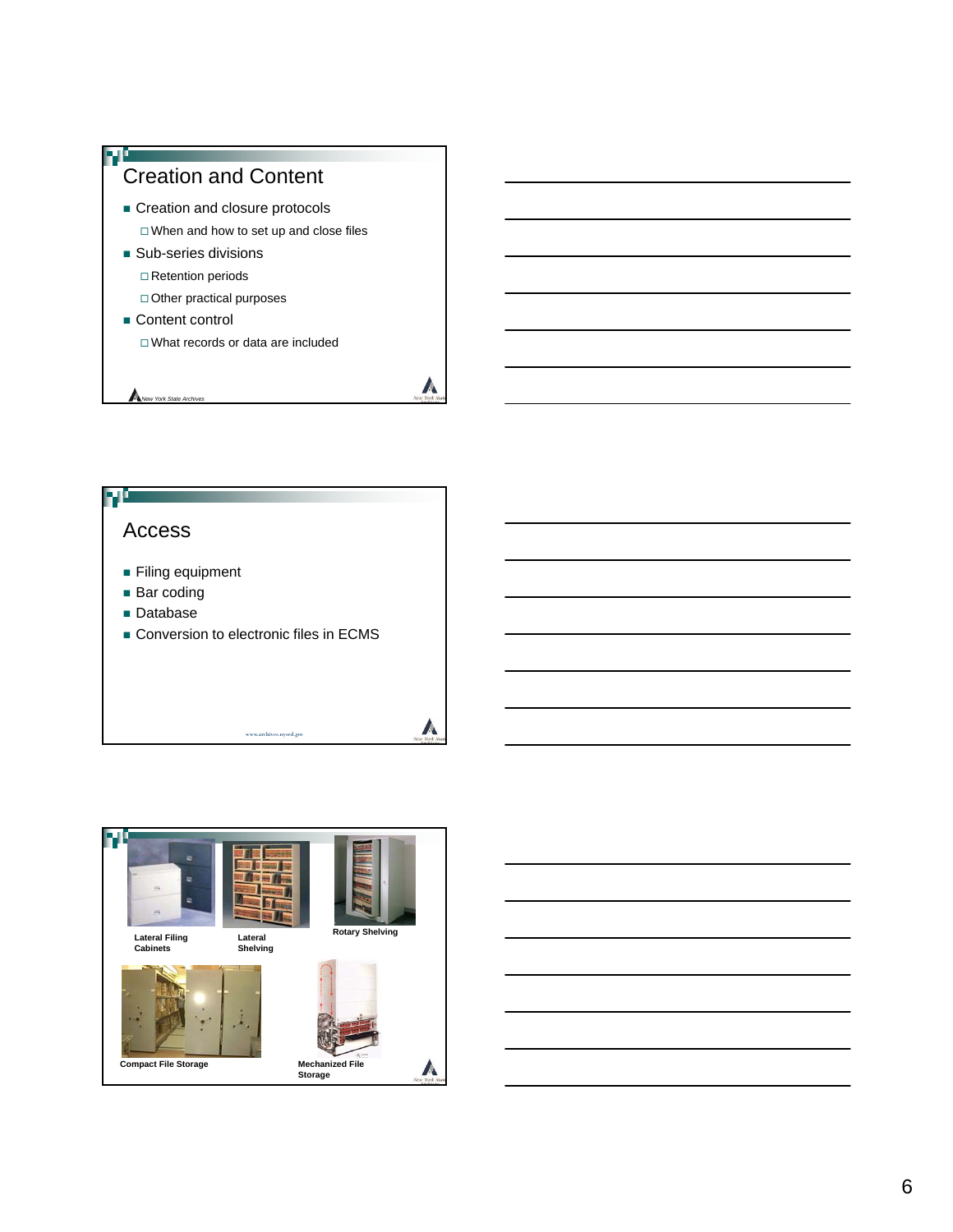

## Database Tracking to Improve Access

- Greater control
- **Multiple access points**
- Automated retrieval (including bar coding)
- **Enhances inactive file management**

#### 70 Possible Data Fields

- **Case title (person name; project title)**
- Case number

*New York State Archives* 

- Dates case opened/closed
- Case manager
- **Location**
- Date of disposition
- File status



**A**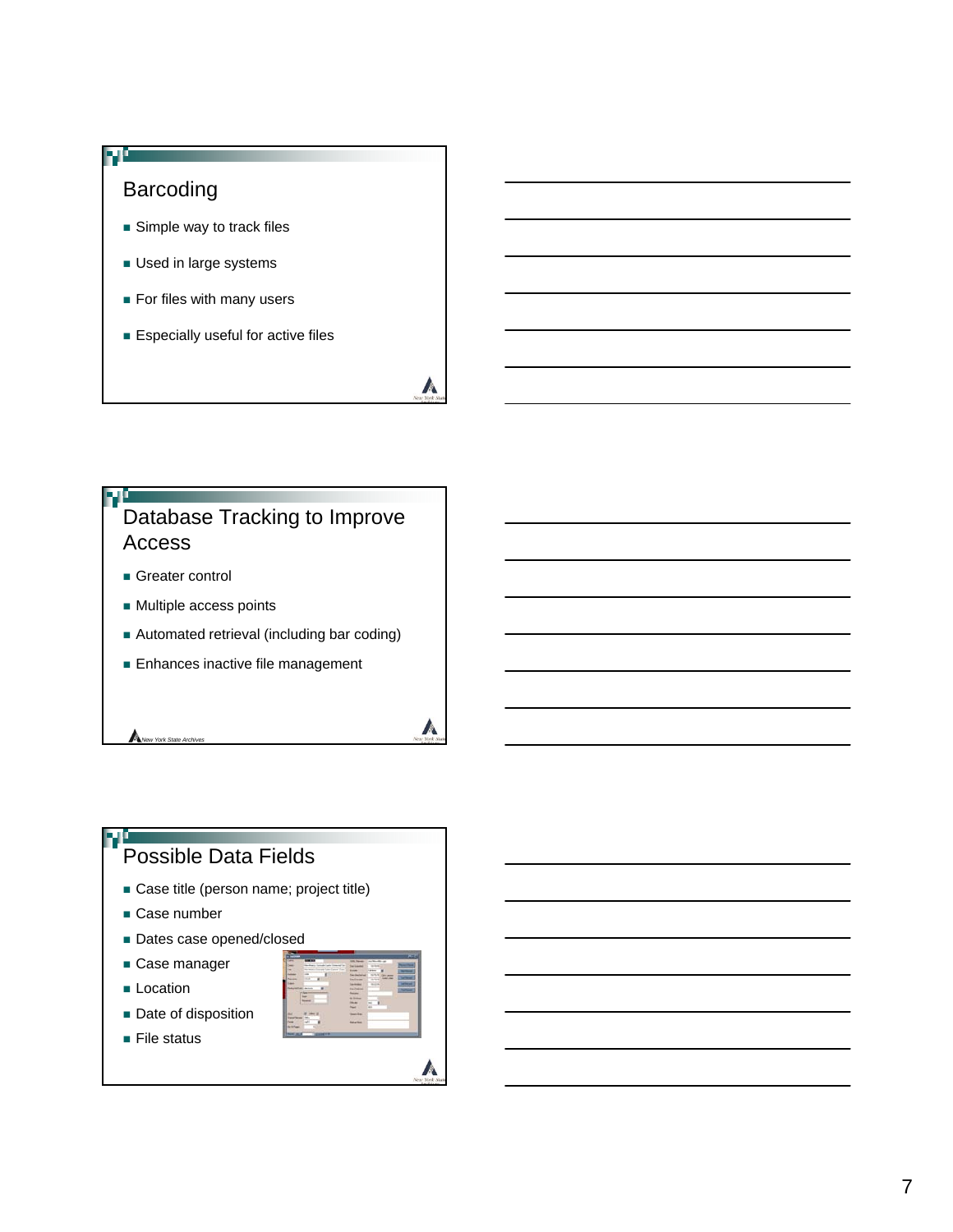

- **Transform filing systems**  Improved filing equipment □ End tab folders with color coding □ Impose new organization or system
- Scan and access via ECMS
- **Integrate born-digital systems**

*New York State Archives*

# Confidentiality and Security

- **Analyze confidentiality ahead of time**
- Maintain a list of confidential records
- **Maintain procedures for confidentiality**
- Set levels of access in electronic system

## Physical Management **Challenges**

70

- Files take up enormous space
- **Difficult to add folders to middle**
- Difficult to manage filing and re-filing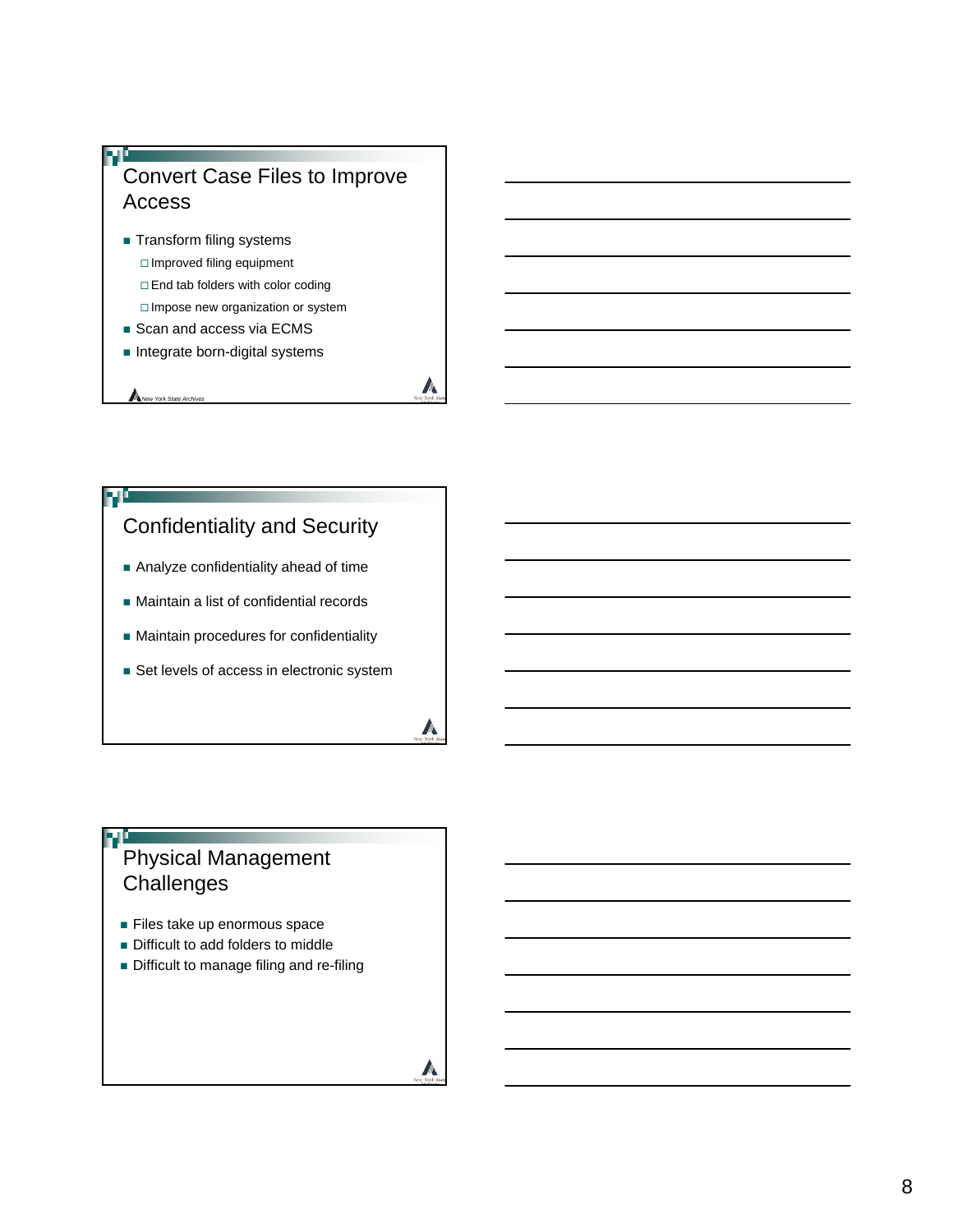

## Management Issues

- **Managing through life cycle**
- **Policies and Procedures**
- **Filing Manual**
- Retention and disposition
- Appraisal



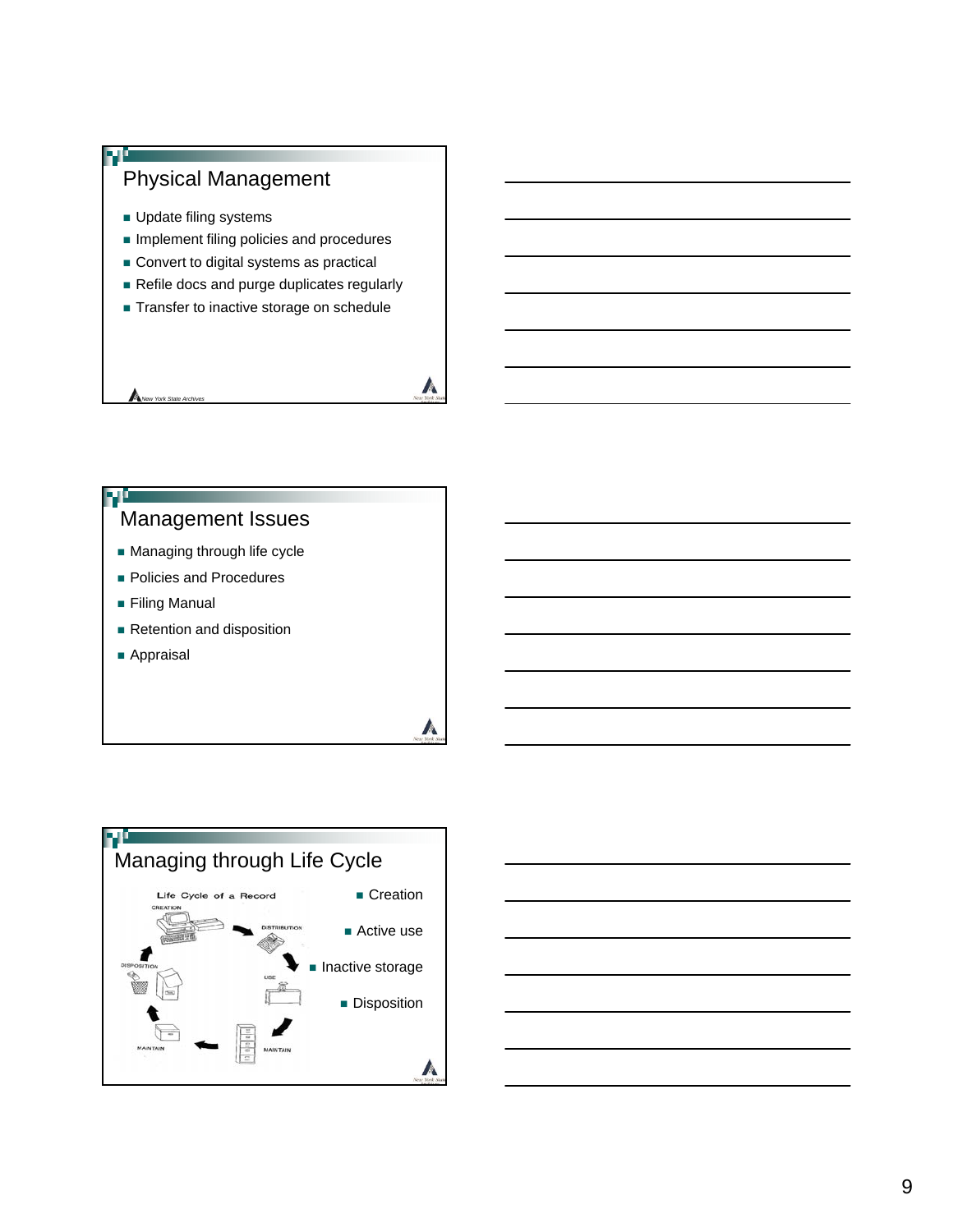### T Retention and Disposition **Challenges**

- **Nultiple retention periods within files**
- Requires multiple dispositions
- **Files become inactive at various times**

 $\mathbb{Z}$ 

 $\mathbb{A}$ 

## Retention and Disposition **Solutions**

- Segment files by retention
- Don't integrate certain records into case files
- **Weed records from files**
- **Pull files as they become inactive**
- **Box inactive records by retention**

### Retention and Disposition

- Student records example
	- 6 years after graduation many records purged
	- Permanent records retained forever
- Considerations

т

- □ Separate permanent from non-permanent records at creation
- □ File together and purge at specified time
- Retain non-permanent records in paper and scan
- all permanent documents (or convert born-digital) *New York State Archives*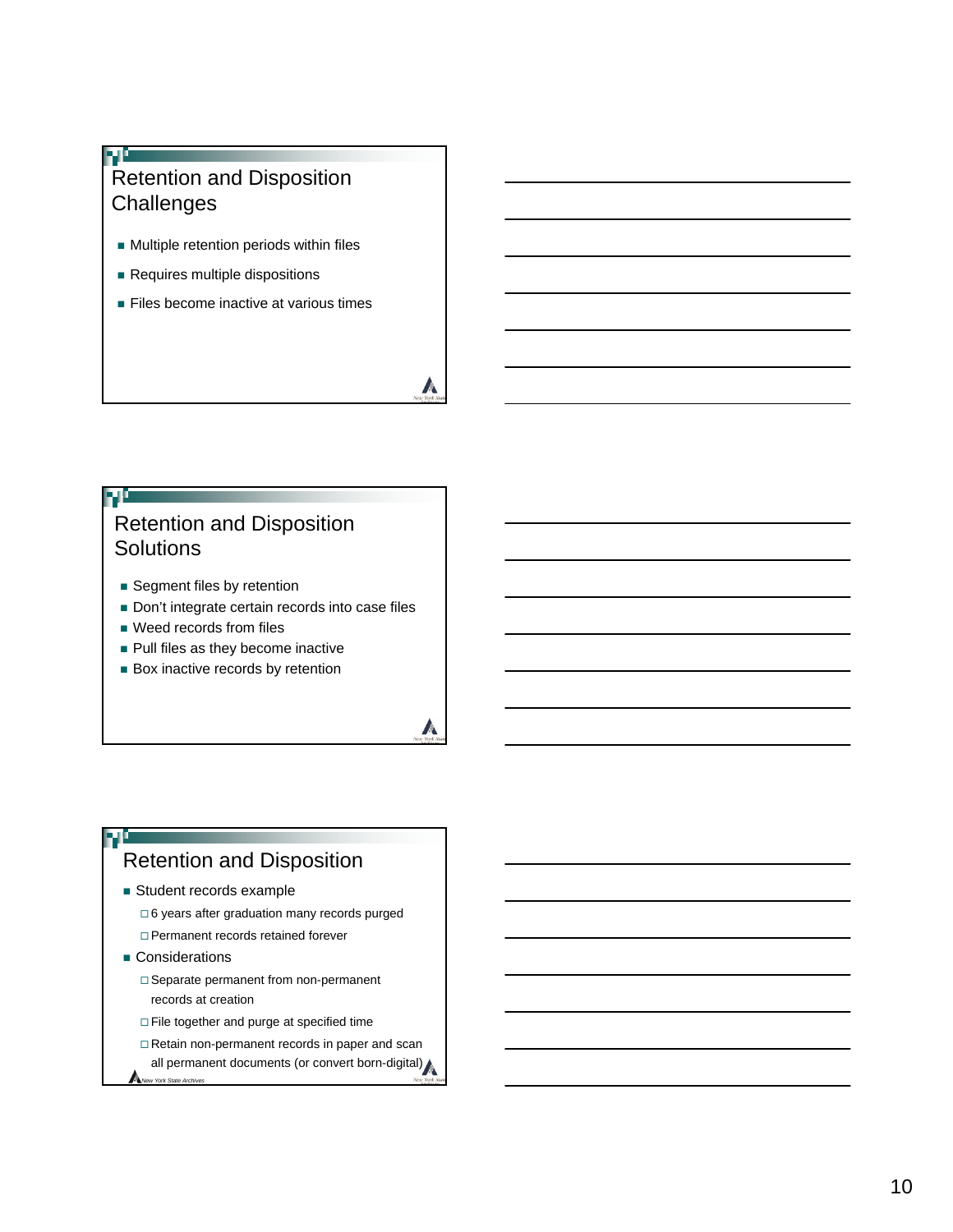



### 70 Case File Policies and **Procedures**

- Controls creation, content and disposition
- **Improves access**
- Reduces misfiles and duplicates

A

- **Training tool**
- Critical in court

*New York State Archives*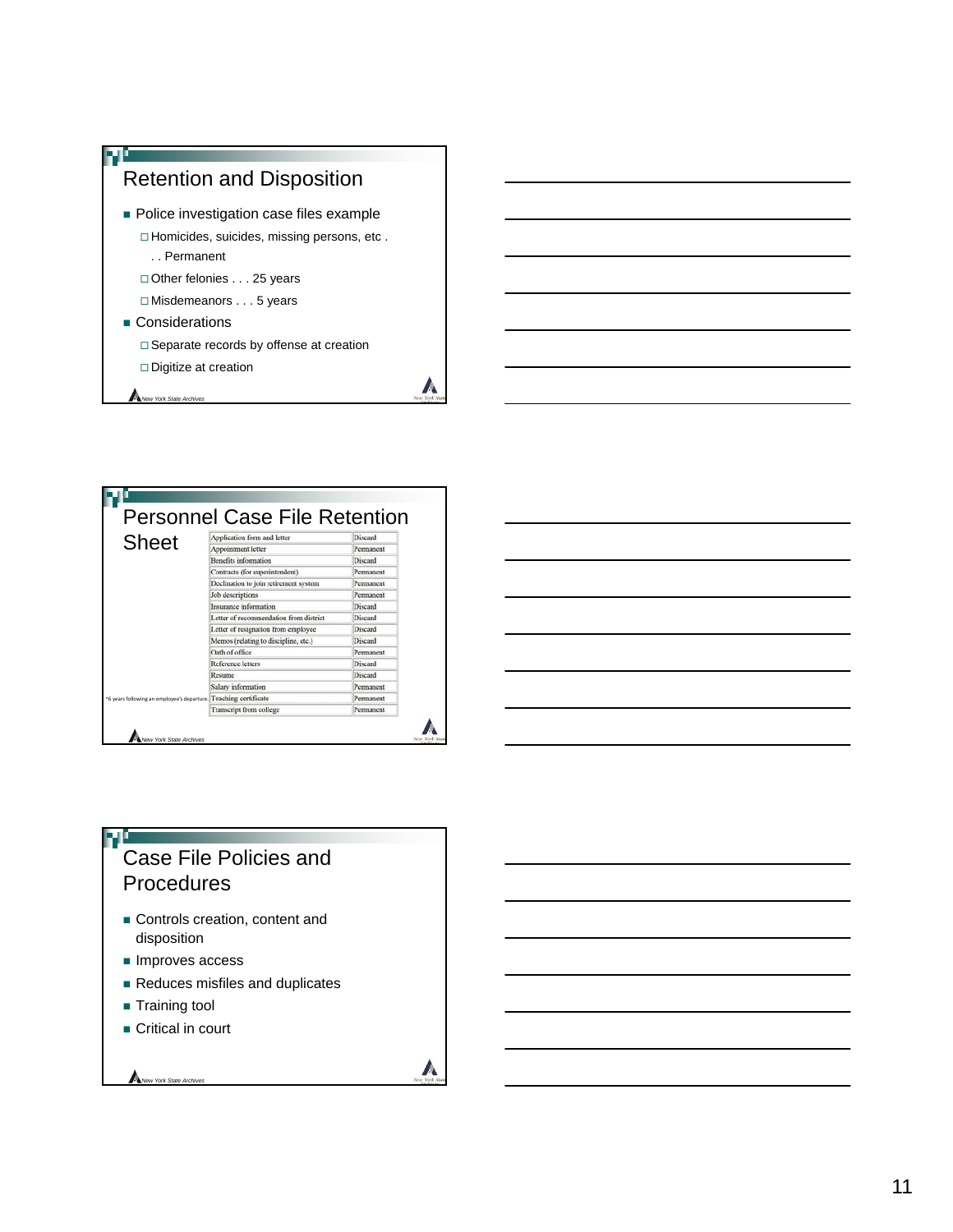

### Developing File Manuals

**A** 

**A** 

- Control records
- $\blacksquare$  Improve access
- Reduce misfiles
- Reduce bulk
- Train personnel

### What to Include?

**Responsibilities** 

ŦŪ

- **Steps in establishing a file**
- What records included in file
- **File order of records**
- **Updating files**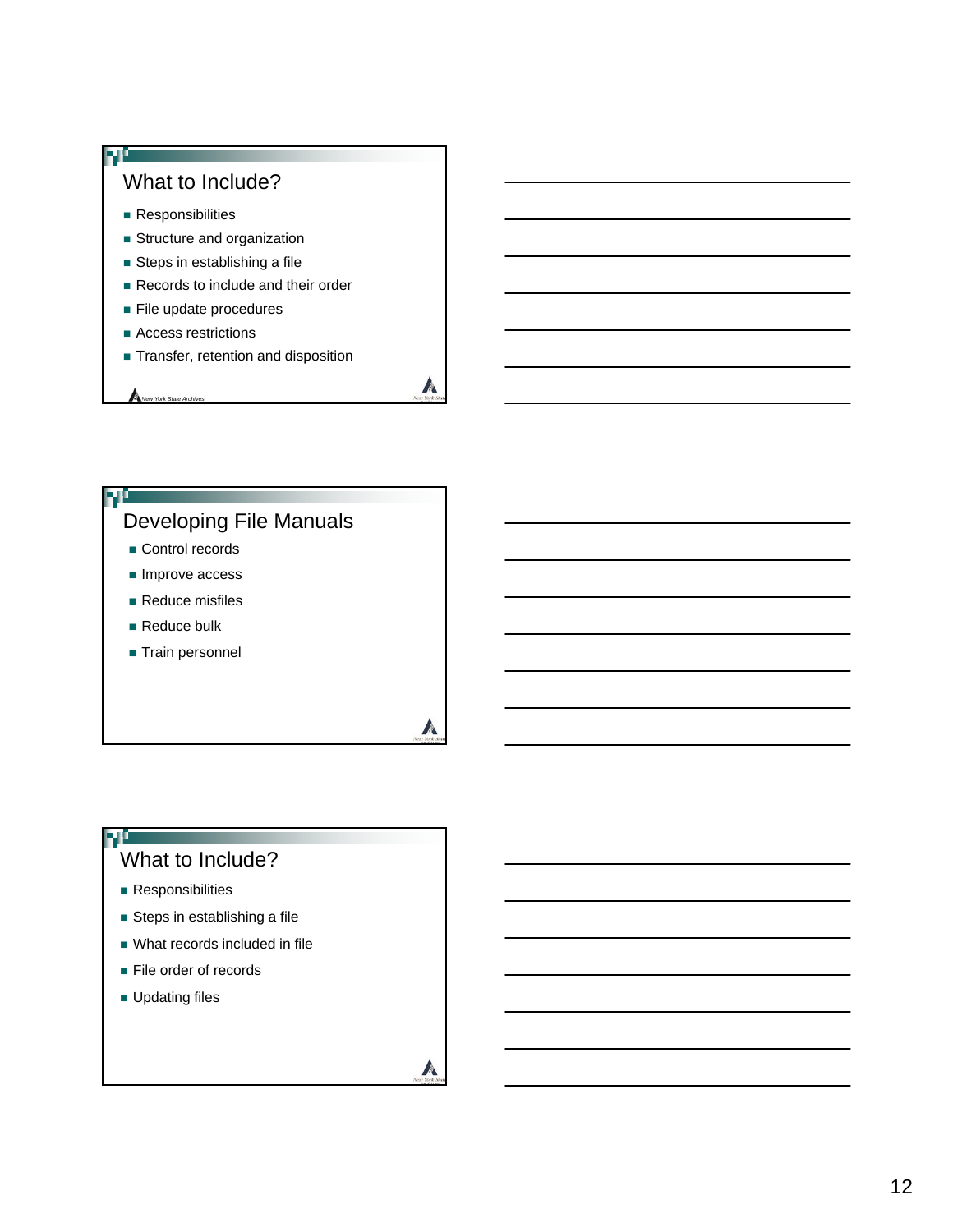

## Appraisal Challenges

- Some not scheduled as permanent
- Too voluminous to save all files
- Large files, hard to use effectively
- **Expensive to keep all files**
- Need to save a useful set of records

**A** 

**A** 

## Appraisal Solutions

- **Culling from each file**
- Careful appraisal
- **Sampling**

٣Ō

State Archives help